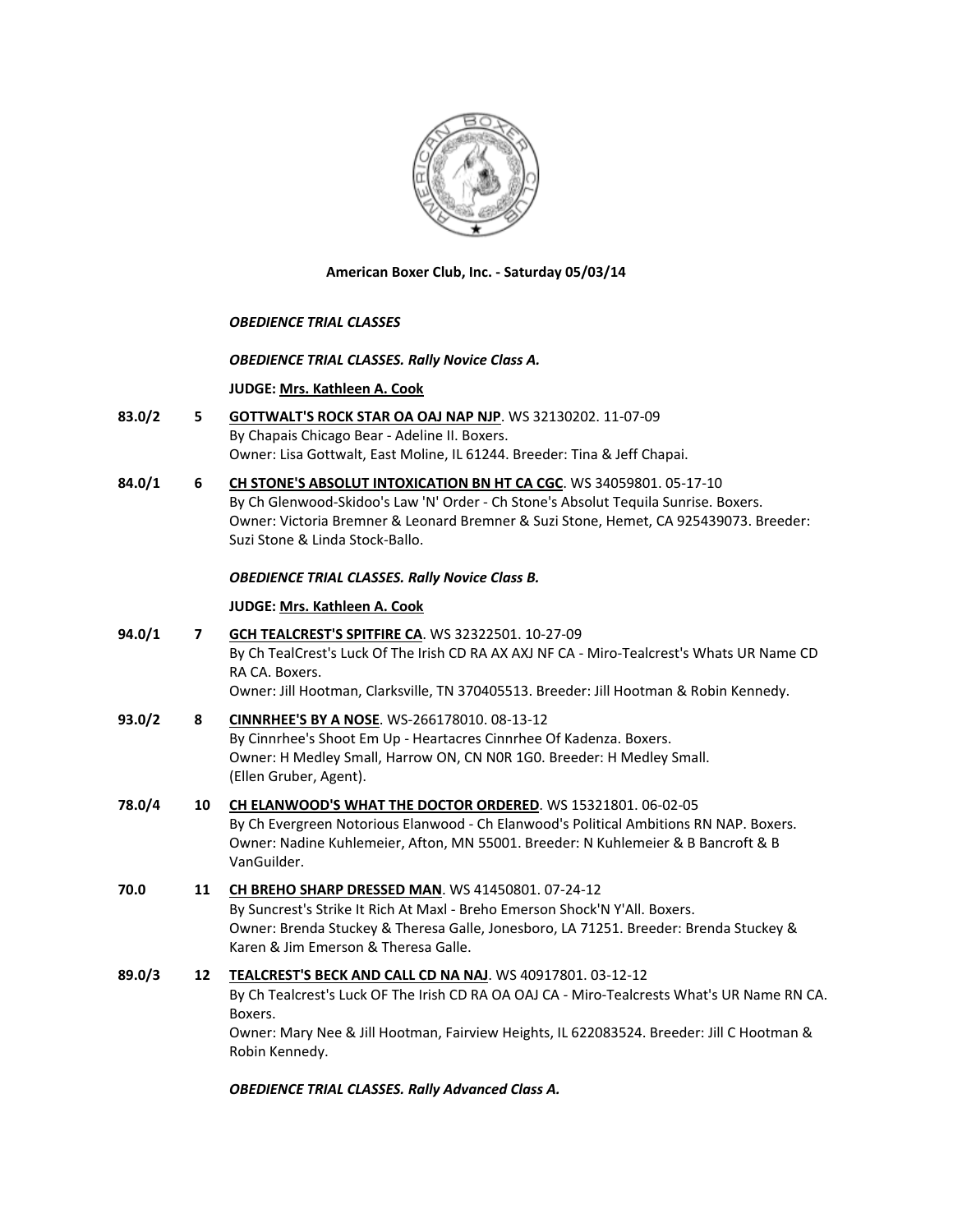#### **JUDGE: [Mr. Richard H. Mullen](http://www.infodog.com/judges/3052/juddat.htm)**

- **14 [PRAIRIE HILL'S N HAPPY TAIL'S NO DOUBT ABOUT IT RN](http://www.infodog.com/files/bdogrsl1.prg;makc=WS%2040555802;mdog=Prairie_Hill_s_N_Happy_Tail_s_No_Doubt_About_It_RN;wins=all)**. WS 40555802. 03-31-12 By Ch Interlude's Never A Doubt RN - Prairie Hill's Lil Miss Jade. Boxers. Owner: Alyson L Essington, Port Barrington, IL 60010. Breeder: Alyson L Essington & Amy C Bieri. *OBEDIENCE TRIAL CLASSES. Rally Advanced Class B.* **JUDGE: [Mr. Richard H. Mullen](http://www.infodog.com/judges/3052/juddat.htm) 96.0/4 15 [DANCIN' I'M A TOTAL KNOCKOUT TOO RE CA BN OF OAJ NA CGC](http://www.infodog.com/files/bdogrsl1.prg;makc=WS%2033950001;mdog=Dancin__I_m_A_Total_Knockout_Too_RE_CA_BN_OF_OAJ_NA_CGC;wins=all)**. WS 33950001. 05-07-10 By Razmaz Total Knockout - Dancin' Do You Think I'm Sexy RE NA NAJ CGC. Boxers. Owner: Vicki L Sinner, Hastings, NE 68901. Breeder: Vicki L Sinner. **87.0 16 [CH PEPRHL'S DANCE FEVER VCD1 BN RE OAP OJP](http://www.infodog.com/files/bdogrsl1.prg;makc=WS%2030844202;mdog=Ch_Peprhl_s_Dance_Fever_VCD1_BN_RE_OAP_OJP;wins=all)**. WS 30844202. 06-26-09 By OTCH Ch Regal's Heeere's Johnny UDX RN - Ch Peprhl Will You Dance Marbo CDX RE AX AXJ OF. Boxers. Owner: Sue Ann Thompson, North Liberty, IA 523179540. Breeder: Sue Ann Thompson. **84.0 17 [JEAMAR'S MAKIN' MISCHIEF](http://www.infodog.com/files/bdogrsl1.prg;makc=WS%2024618503;mdog=Jeamar_s_Makin__Mischief;wins=all)**. WS 24618503. 12-29-07 By Ch Aracrest Rewynd Holly Lane - Ch Hi-Tech's Genesis Of Jeamar. Boxers. Owner: Mary Lou Carroll & Jean H Mattheiss, Ellicott City, MD 210424826. Breeder: Mary Lou Carroll & Jean H Mattheiss. **96.0 18 [VALENTE'S SHOT IN THE DARK CD CGC BN RE CA](http://www.infodog.com/files/bdogrsl1.prg;makc=WS%2034076405;mdog=Valente_s_Shot_In_The_Dark_CD_CGC_BN_RE_CA;wins=all)**. WS 34076405. 04-27-10 By Ch Haberl's Heartacre's Bluesman CD BN RE CA - Savage's Frolicsome Angel. Boxers. Owner: Michele Valente, Oviedo, FL 32765. Breeder: Stacey Savage. **100.0/1 19 [SUNCHASE'S LIGHTNING STRIKES TWICE UD MX MXJ RN CA NF](http://www.infodog.com/files/bdogrsl1.prg;makc=WS--28777107;mdog=Sunchase_s_Lightning_Strikes_Twice_UD_MX_MXJ_RN_CA_NF;wins=all)**. WS--28777107. 12-03-08 By Ch KG Halcyon Fire King - Simply Eclipsed RN. Boxers. Owner: Tracy L Hendrickson & Rhoda Brouillette, Broken Arrow, OK 740129426. Breeder: Rhoda Brouillette. **96.0 20 [SUNCHASE'S CAN CAN CAN CAN UD AX AXJ RN CA NF](http://www.infodog.com/files/bdogrsl1.prg;makc=WS--28777101;mdog=Sunchase_s_Can_Can_Can_Can_UD_AX_AXJ_RN_CA_NF;wins=all)**. WS--28777101. 12-03-08 By Ch KG Halcyon Fire King - Simply Eclipsed RN. Boxers. Owner: Tracy L Hendrickson & Rhoda Brouilette, Broken Arrow, OK 740129426. Breeder: Rhoda Brouillette. **99.0/2/HC 21 [MACH3 SHERWOOD'S TRISTAN OF CAMELOT UDX VER RE MXF TQX T2B](http://www.infodog.com/files/bdogrsl1.prg;makc=WS%2020137201;mdog=MACH3_Sherwood_s_Tristan_Of_Camelot_UDX_VER_RE_MXF_TQX_T2B;wins=all)**. WS 20137201. 11-08- 06 By Ch Encore's Crimson Tide - Maxlan's Sweet Gueneview Of Camelot. Boxers. Owner: Colleen Fleury, Slidell, LA 70458. Breeder: Shirley Vox & Terri Galle. **96.0/3 22 [MACH ANJA VON WALDSTADT VCD2 RE MXG MJG OF](http://www.infodog.com/files/bdogrsl1.prg;makc=WS%2020480303;mdog=MACH_Anja_Von_Waldstadt_VCD2_RE_MXG_MJG_OF;wins=all)**. WS 20480303. 01-04-07 By Arames Vom Messingsberg - Josephine Von Bachbett VCD2 UD RE MX MXJ. Boxers. Owner: Renee Fulcer, Rockford, IL 61101. Breeder: Renee Fulcer. **23 [DIZARA'S WICKED GAME CD BN RN](http://www.infodog.com/files/bdogrsl1.prg;makc=WS%2039002902;mdog=Dizara_s_Wicked_Game_CD_BN_RN;wins=all)**. WS 39002902. 10-31-11 By Twinkle Star V. Eurozone - Chelsey V. Hofmannstal. Boxers. Owner: Vanja Milic & Goran Milic, Casselberry, FL 327075260. Breeder: Goran Milic & Vanja Milic. **91.0 24 [CINNRHEEHEART ACRE RAISNA RUKUS](http://www.infodog.com/files/bdogrsl1.prg;makc=WS%2033803401;mdog=Cinnrheeheart_Acre_Raisna_Rukus;wins=all)**. WS 33803401. 08-15-09 By K Park Heart Acre At Cinnrhee - Cinnrhee Heart Acre Time For Joy. Boxers. Owner: H Medley Small & Leah Quiring, Dresden ON, CN N0P 1M0. Breeder: H Medley Small &
	- Margaret R Ashman.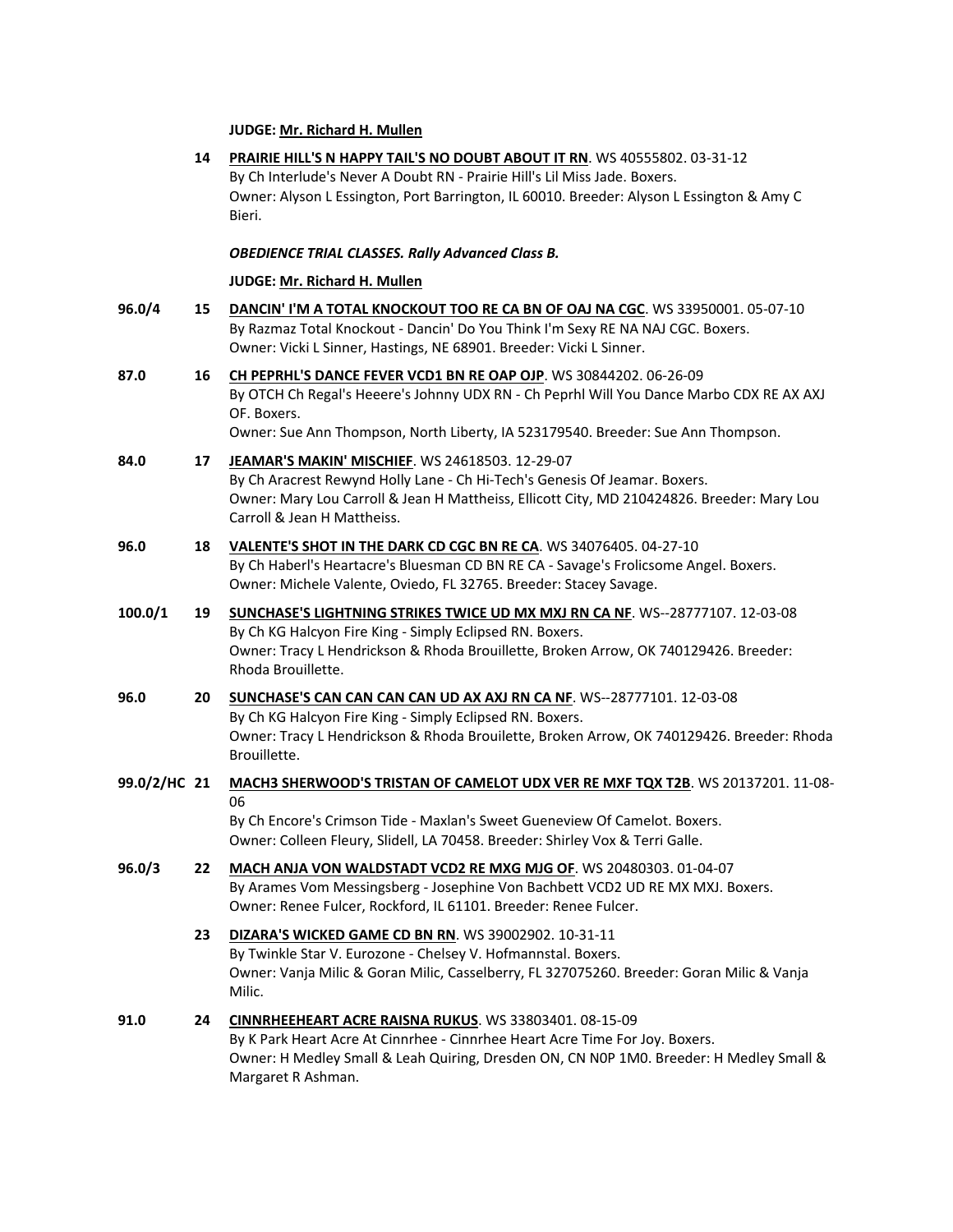| 84.0 | 26 | HALL'S ANGEL OF MINE BN RN. PAL256182. 01-03-10Boxers.<br>Owner: Debora & Randall W Hall, Louisville, KY 40222. Breeder: .                                                                                                                                                                                                       |
|------|----|----------------------------------------------------------------------------------------------------------------------------------------------------------------------------------------------------------------------------------------------------------------------------------------------------------------------------------|
| 96.0 | 27 | GCH BREHO EMERSON DREAM WALKIN' CD RN BN. WS 18770403.08-06-06<br>By Ch Cadance's Look At Me Now RN - Breho Emerson Shine On Me. Boxers.<br>Owner: Suzanne Crites & Brenda Stuckey & Karen Emerson & T Galle, Hot Springs, AR<br>719132832. Breeder: Karen & Jim Emerson & Brenda Stuckey & Theresa Galle.                       |
|      |    | <b>OBEDIENCE TRIAL CLASSES. Rally Excellent Class B.</b>                                                                                                                                                                                                                                                                         |
|      |    | JUDGE: Mr. Richard H. Mullen                                                                                                                                                                                                                                                                                                     |
| 96.0 | 15 | DANCIN' I'M A TOTAL KNOCKOUT TOO RE CA BN OF OAJ NA CGC. WS 33950001. 05-07-10<br>By Razmaz Total Knockout - Dancin' Do You Think I'm Sexy RE NA NAJ CGC. Boxers.<br>Owner: Vicki L Sinner, Hastings, NE 68901. Breeder: Vicki L Sinner.                                                                                         |
| 83.0 | 16 | CH PEPRHL'S DANCE FEVER VCD1 BN RE OAP OJP. WS 30844202. 06-26-09<br>By OTCH Ch Regal's Heeere's Johnny UDX RN - Ch Peprhl Will You Dance Marbo CDX RE AX AXJ<br>OF. Boxers.<br>Owner: Sue Ann Thompson, North Liberty, IA 523179540. Breeder: Sue Ann Thompson.                                                                 |
| 95.0 | 18 | VALENTE'S SHOT IN THE DARK CD CGC BN RE CA. WS 34076405. 04-27-10<br>By Ch Haberl's Heartacre's Bluesman CD BN RE CA - Savage's Frolicsome Angel. Boxers.<br>Owner: Michele Valente, Oviedo, FL 32765. Breeder: Stacey Savage.                                                                                                   |
| 97.0 | 21 | MACH3 SHERWOOD'S TRISTAN OF CAMELOT UDX VER RE MXF TQX T2B. WS 20137201. 11-08-<br>06<br>By Ch Encore's Crimson Tide - Maxlan's Sweet Gueneview Of Camelot. Boxers.<br>Owner: Colleen Fleury, Slidell, LA 70458. Breeder: Shirley Vox & Terri Galle.                                                                             |
| 90.0 | 22 | MACH ANJA VON WALDSTADT VCD2 RE MXG MJG OF. WS 20480303. 01-04-07<br>By Arames Vom Messingsberg - Josephine Von Bachbett VCD2 UD RE MX MXJ. Boxers.<br>Owner: Renee Fulcer, Rockford, IL 61101. Breeder: Renee Fulcer.                                                                                                           |
| 93.0 | 28 | SUNCHASE'S SMACK ME BLACK CD RA BN CA. WS 35563702. 10-14-10<br>By Ch Breezewoods Lord Of Wystmont CDX RE - Sunchase's Little Black Dress UDX OM1 RA OA<br>AXJ. Boxers.<br>Owner: Robin Vaughan & Tracy Hendrickson & Rhoda Goselin-Brouillette, West Fork, AR 72774.<br>Breeder: Tracy Hendrickson & Rhoda Goselin-Brouillette. |
| 94.0 | 29 | BOXNEN'S JET VON WALDSTADT BN CD RA AX AXJ. WS 38247401. 07-22-11<br>By Boxmann Star Trek - Caelon Du Champ 'Des Legendes. Boxers.<br>Owner: Renee Fulcer, Rockford, IL 61101. Breeder: Minna Nousiainen-Becher & Ann Flegel.                                                                                                    |
| 91.0 | 30 | <b>SUNCHASE'S MAN IN BLACK CD BN RN CA GN. WS 35563704. 10-14-11</b><br>By Ch Breezewoods Lord Of Wystmont - Sunchases Little Black Dress UDX AXJ OA RA OM1.<br>Boxers.<br>Owner: Shirley Williams & Tracy L Hendrickson, Fort Smith, AR 72902078. Breeder: Tracy<br>Hendrickson.                                                |
| 88.0 | 31 | CARLYN OAKS MIDNIGHT CHARM. WS 28415702. 10-01-08<br>By Ch Heart Acres Stingray Of Cinnrhee - Ch Heartacres Charisma Of Cinnrhee. Boxers.<br>Owner: Ellen Gruber, Niles, MI 491208732. Breeder: Carol L Herman.                                                                                                                  |
| 80.0 | 32 | PRAIRIE HILL'S LIL MISS JADE CD RA CGC. WS 33472901. 04-03-10<br>By Ch Happy Tails Crime Time CD RN AX AXJ NF - Prairie Hill's Lil Firey Tess. Boxers.<br>Owner: Alyson L Essington, Port Barrington, IL 60010. Breeder: Alyson L Essington & Amy C<br>Bieri.                                                                    |